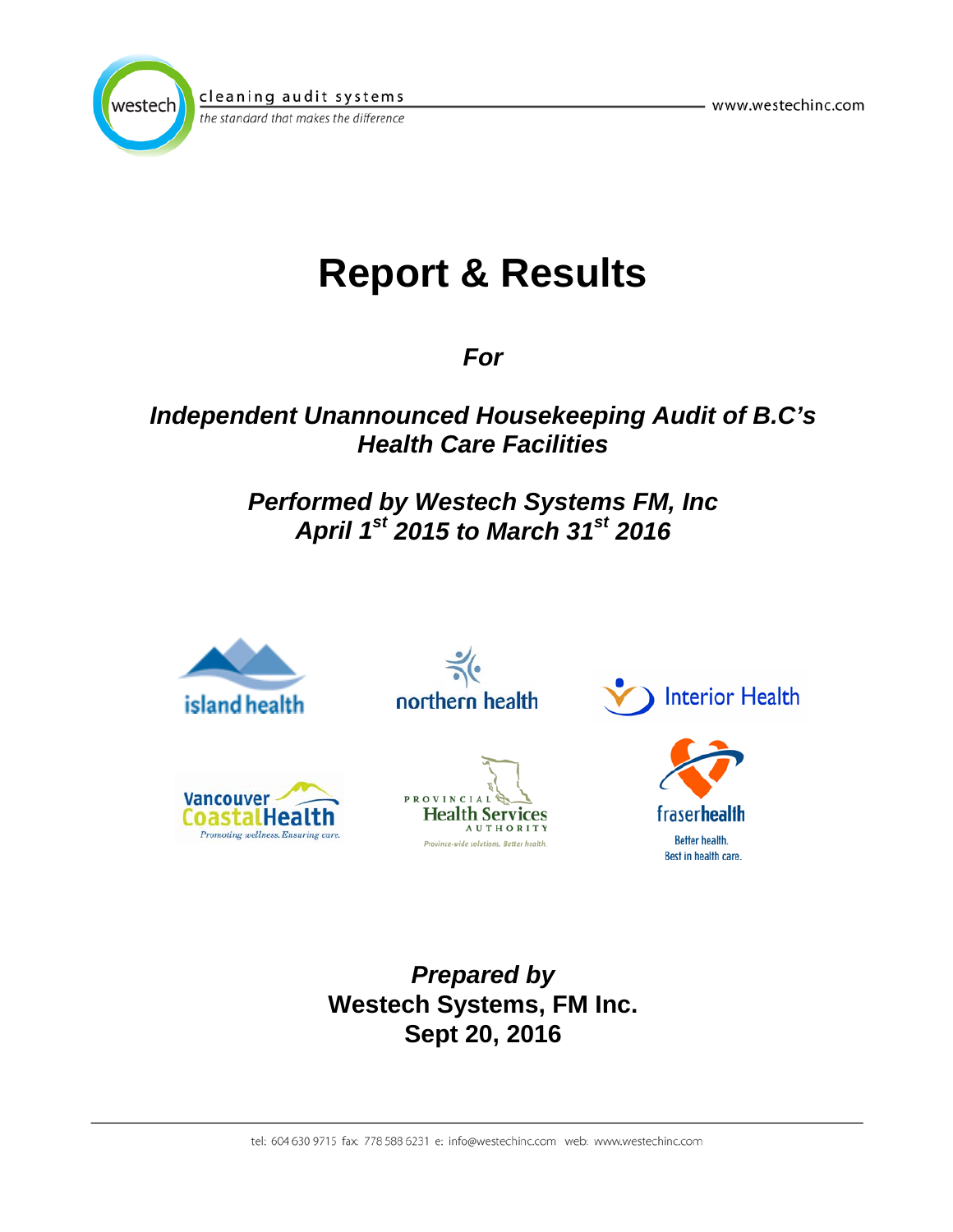

cleaning audit systems the standard that makes the difference

#### Sept 20, 2016

Westech Systems FM Inc. is pleased to submit the following report of the independent housekeeping audit process and results of the B.C. Health Authorities.

Westech Systems FM Inc. is a British Columbia owned and operated company that has focused primarily on providing cleaning\housekeeping auditing services and housekeeping management software solutions for hospitals and other facilities in North America for over two decades. For this most recent independent audit we have built upon the experience gained in performing the audits carried out annually in BC from 2005 through to today. Specifically, clarity changes made to the process have further improved the consistency in which the audits are performed. We have continued to base the methodology on extensive research relating to auditing best practices used in the U.K, Australia, the U.S., and Canada.

Between April  $1<sup>st</sup>$  2015 and March 31 $<sup>st</sup>$  2016, Westech conducted independent audits of the</sup> Fraser, Interior, Provincial, Vancouver Coastal, Northern and Vancouver Island Health Authorities in British Columbia. We audited a statistically representative sample size of all the rooms of the health authority owned and operated health care facilities in each of these aforementioned health authorities in four risk categories. All audits were unannounced.

The overall score for a room or area is based on up to 19 inspection elements that have different weights associated with them, depending on the risk category. The overall percentage score for a facility is based on the average score for all rooms audited in that facility. The overall percentage score for a health authority is based on the average of all the facilities audited within that health authority.

Using an established industry benchmark of 85%, all of the participating health authorities (based on an overall average) exceed this target. However, some individual sites did fall below the targeted level of 85%.

Westech performed the recently completed audits with a focus on consistency, and objectivity and will stand behind the results in this report and future audits that we perform. We are also committed to staying abreast of best practices around the world by undertaking research on an ongoing basis. In short, our goal is to provide an independent audit process that assists the Health Authorities in improving the cleanliness of hospitals across B.C. Sincerely,

WESTECH SYSTEMS FM, INC.

Dean Waisman, President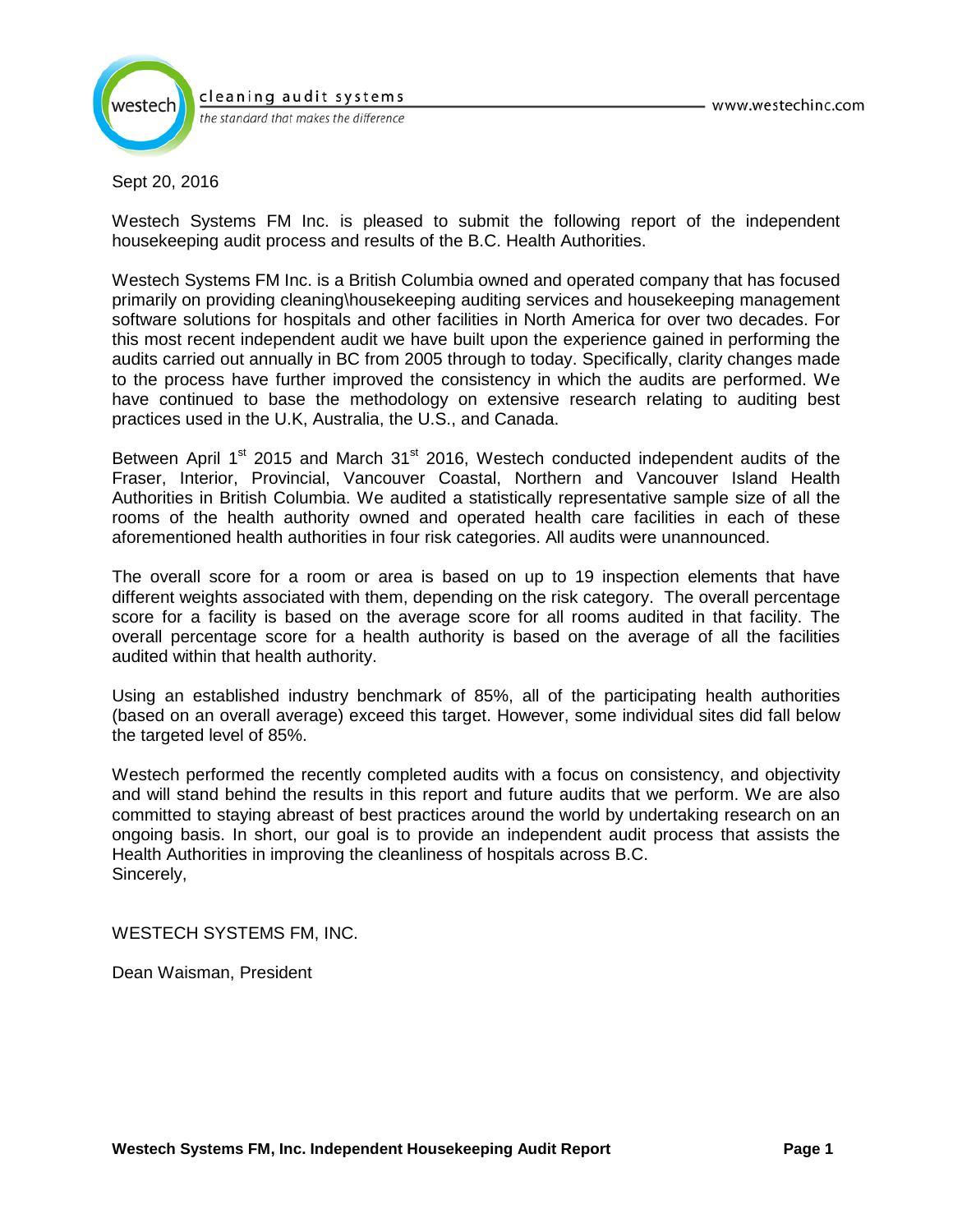# **Table of Contents**

| <b>B.C. HEALTHCARE FACILITY CLEANING AUDIT SYSTEM DEFINED 3</b>                               |  |
|-----------------------------------------------------------------------------------------------|--|
|                                                                                               |  |
|                                                                                               |  |
| B.C. Facility Cleaning Audit System Standards & Technology Progress from 2005 to the Present3 |  |
|                                                                                               |  |
|                                                                                               |  |
|                                                                                               |  |
|                                                                                               |  |
|                                                                                               |  |
|                                                                                               |  |
|                                                                                               |  |
|                                                                                               |  |
|                                                                                               |  |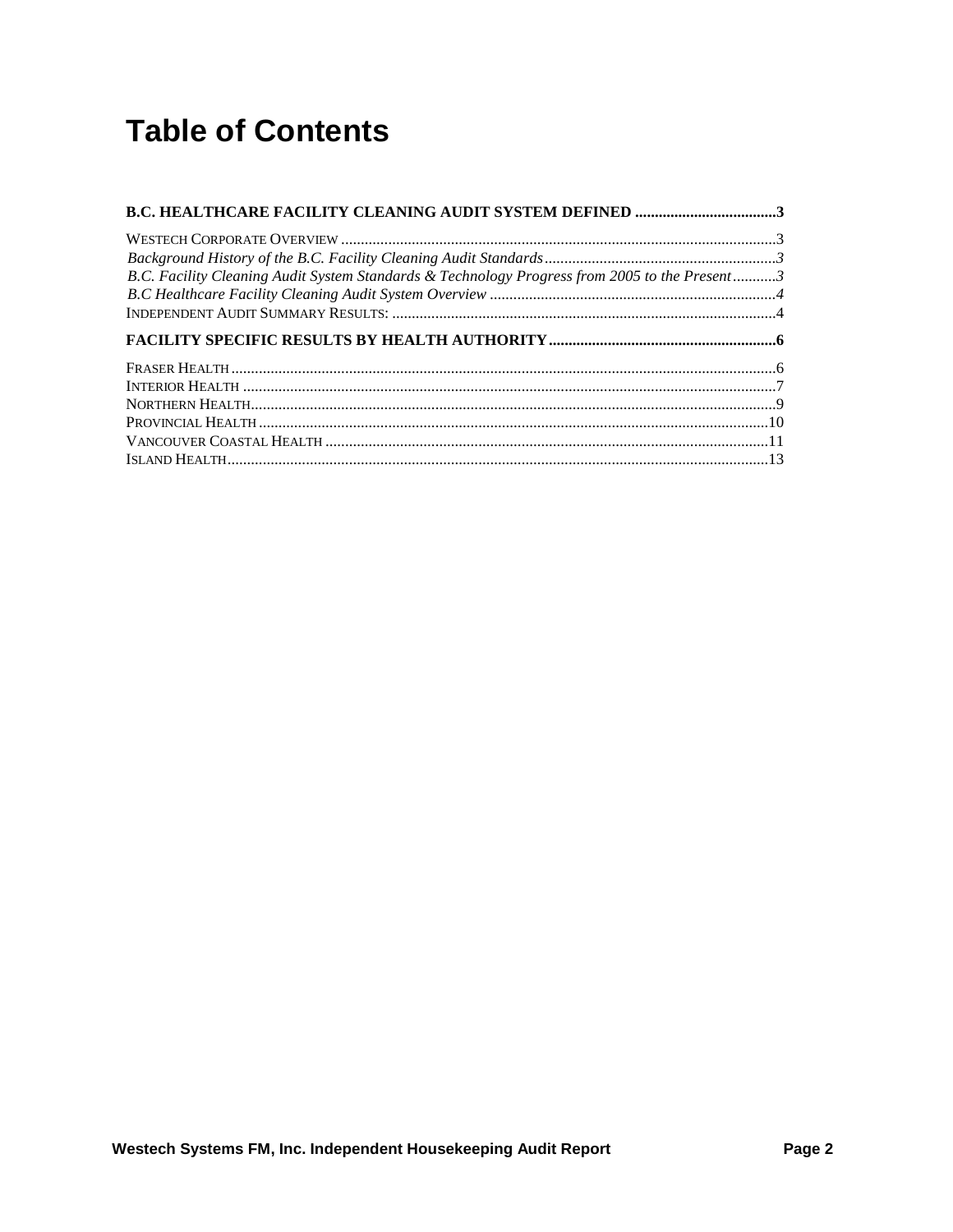### <span id="page-3-0"></span>B.C. Healthcare Facility Cleaning Audit System Defined

#### <span id="page-3-1"></span>Westech Corporate Overview

Westech Systems FM Inc. is a Canadian owned and operated company that has focused primarily on providing cleaning\housekeeping auditing services and housekeeping management software solutions for healthcare facilities in North America for over two decades.

As a firm that provides impartial, unannounced independent housekeeping audits, we are acutely aware of our independent position. As such, it is not our policy to contract housekeepers, or sell cleaning chemicals. Moreover, Westech has never been affiliated with any contract cleaning companies and/or janitorial cleaning product companies.

#### <span id="page-3-2"></span>Background History of the B.C. Facility Cleaning Audit Standards

In late 2004, a common system for measuring Health Care Facility cleanliness was sought on a Provincial scale – the first initiative of its kind in Canada – by B.C.'s Health Authorities. Acting as a collective, the Health Authorities issued a Request for a Proposal that was awarded to Westech Systems.

Utilizing 20 plus years of experience and research relating to best practices in the U.K., Australia, the U.S. and Canada, Westech helped achieve the following:

- 1. Developed a common set of cleaning standards.
- 2. Developed an audit system specific to the needs of the participating Health Authorities.
- 3. Performed independent audits of Health Care Facilities in British Columbia.
- 4. Provided standardized reporting processes for both the internal and independent quality audits;
- 5. Created an audit system for internal use at all the public Health Care Facilities. All of this was realized using current best practices based on extensive worldwide research and stateof-the-art computer technology.

#### <span id="page-3-3"></span>B.C. Facility Cleaning Audit System Standards & Technology Progress from 2005 to the Present

Following the first independent audit conducted in British Columbia by Westech in June 2005, Westech has worked closely with the BC Health Authorities and other Canadian Health Care Facilities to enhance the tools and process to ensure that they are consistent with industry best practices.

#### **Key Milestones of the Program from 2005 to the Present Include:**

- Westech has completed independent audits on an annual basis for up to 170 healthcare facilities at all BC Health Authorities every year from 2005 to 2016.
- Westech has done all the training of auditors in British Columbia (including those auditors who work for the Health Authorities) using the B.C. Facility Cleaning Audit Program as well as other sites across Canada to ensure audit result consistency.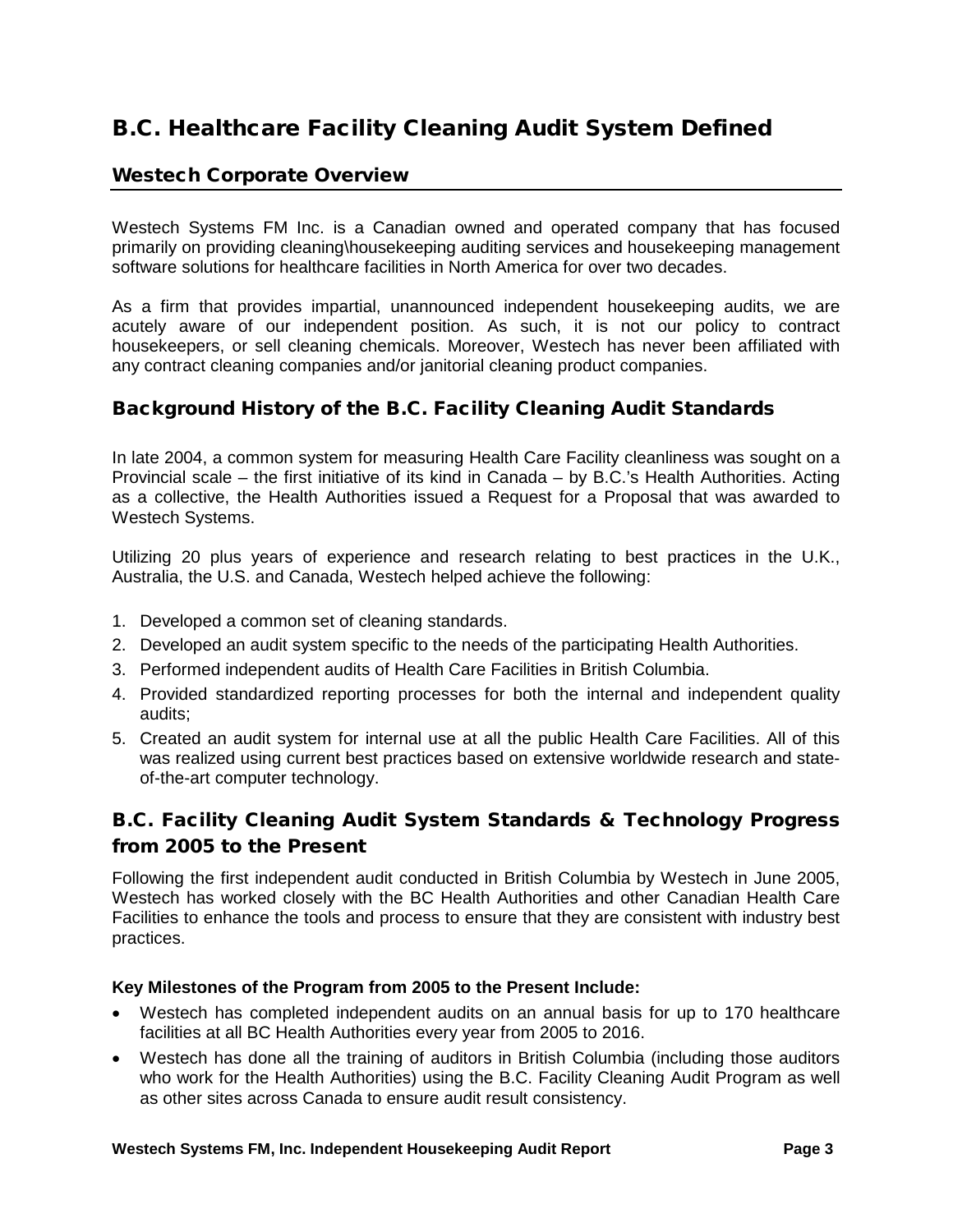• The average overall score for all the Health Authorities in British Columbia is over 89.51%. The acceptable benchmark score is 85%.

Westech has met with the B.C. Housekeeping Technical Team on a monthly basis since 2005 to ensure that the auditing standards are keeping up with industry best practice.

In summary, Westech is extremely proud to be providing such an important service and we are looking forward to continuing to play a significant role in the process of objectively improving the cleanliness of Health Care Facilities across Canada.

#### <span id="page-4-0"></span>B.C Healthcare Facility Cleaning Audit System Overview

Some of the key components of the Audit System are:

- **Version 8B of the Standards** detailing the acceptable cleaning outcomes of the different inspection elements (toilets, walls, floors, beds, patient equipment, showers, tubs, doors, etc.) within rooms that are cleaned. The auditing standards also provide detail as to what is included in the 19 inspection elements. The standards are compatible with the Ontario PIDAC guidelines for visual assessment audits.
- **A methodology on how to divide every area in a Health Care Facility into four different risk categories - Risk 1: Very High Risk (R1); Risk 2: High Risk (R2); Risk 3: Moderate Risk (R3); and Risk 4: Low Risk (R4).** Rooms categorized in a Very High Risk area such as an operating room have a lower tolerance for unclean inspection elements than rooms deemed Low Risk, such as a maintenance area.
- **A weighted scoring system** that puts more emphasis on inspection elements such as beds, toilets and other items that have a higher chance of hand contact points, thus increasing the risk of spreading infection. This concept of weighting is based on global best practice methods.
- **State-of-the-art software and technology** to make the auditing process as consistent and objective as possible by automating many of the functions. Major benefits include:
	- $\checkmark$  Less data input resulting in fewer human errors and significantly less time consumed.
	- $\checkmark$  Consistency amongst auditors as a direct result of standardized formulas built into the system.
- **Rigorous training programs and systems** to monitor the consistency of auditors.

#### <span id="page-4-1"></span>Independent Audit Summary Results:

Between April 1<sup>st</sup> 2015 and March 31<sup>st</sup> 2016, Westech conducted independent audits of the Fraser, Interior, Provincial, Vancouver Coastal, Northern and Vancouver Island Health Authorities in British Columbia. Some of the key details of this external audit are as follows:

- Audited a statistically valid representation of the Fraser, Interior, Provincial, Vancouver Coastal, Northern and Vancouver Island Health Authorities in B.C. using the Provincial Audit Housekeeping System described above.
- Of the rooms audited, we examined a proportionally higher percentage of high risk rooms in the R1, R2 & R3 categories compared to R4 rooms. In addition we attempted in most cases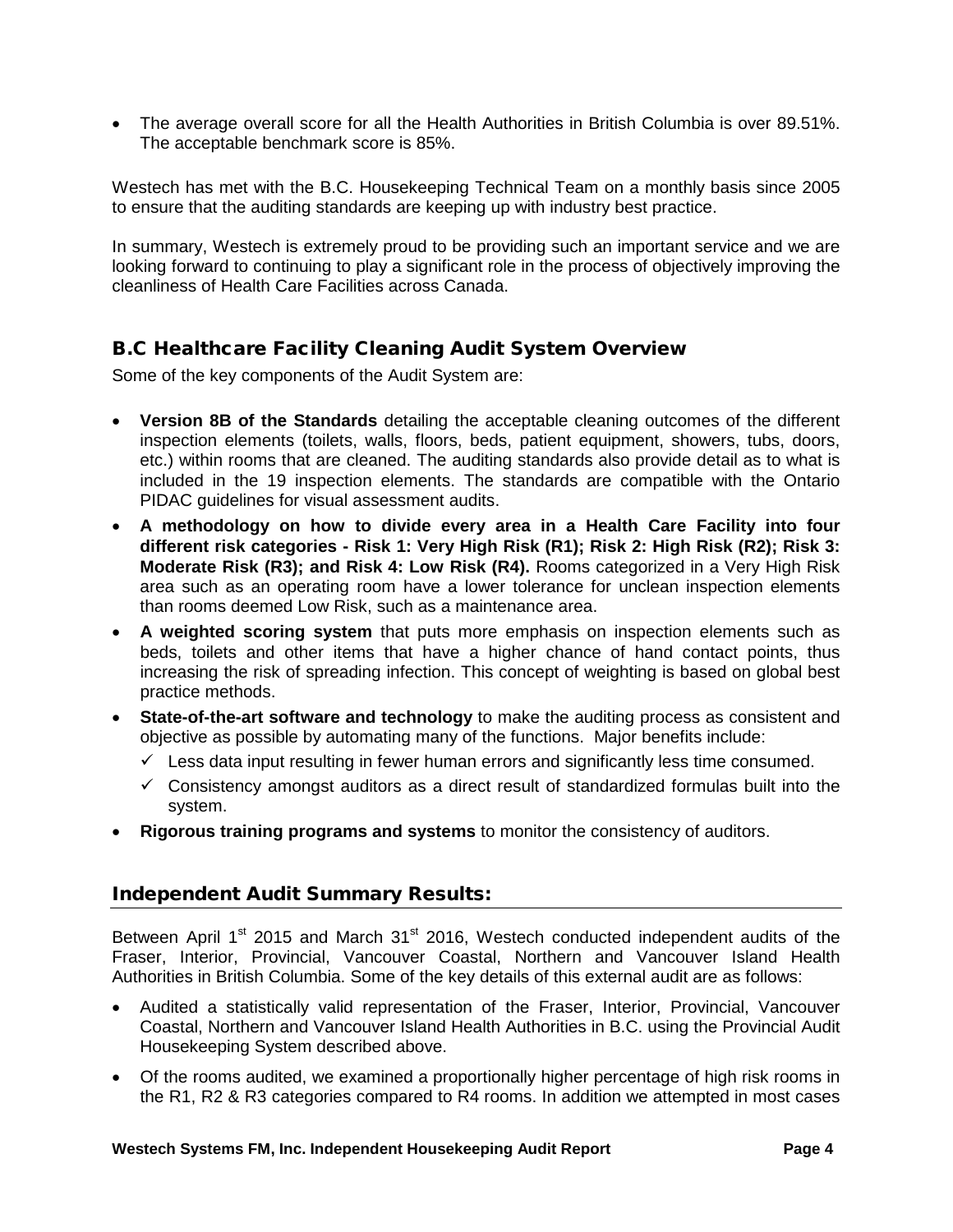to spread these audits throughout the entire facility in order to get a true reading of the cleanliness of the facility.

- The overall score for a room is based on a weighted score for up to 19 inspection elements that could be assessed.
- The overall percentage score for a health care facility is based on the average score of all the rooms audited in that facility.
- The overall percentage score for a Health Authority is based on the average of all the scores of all the facilities audited within the Health Authority.
- The percentage scores for the Health Authorities are to be interpreted with a percentage system that is based on best practice in the industry. This best practice benchmark is 85%. The following provides a definition on how to interpret the percentage scores:

| <b>Percentage Range</b> | Action                    |
|-------------------------|---------------------------|
| 85% and above           | Industry benchmark target |
| 75% - 84.99%            | Improvement is needed     |
| 65% - 74.99%            | Improvement is necessary  |
| Below 65%               | Take immediate action     |

- It should be emphasized that the following overall scores for each Health Authority are based on an audit performed by Westech at a point in time and can easily vary over time. Moreover, the best measure of a health care facility's cleanliness is to monitor both the independent audit results and regular internal audit results over a period of at least one year to determine if any trends or patterns exist.
- Westech recommends that if a facility's overall score falls into the range where improvement is necessary, the Health Authority should address the issue immediately and perform a non-scheduled independent audit to ensure that the problem has been rectified.

#### **The summary results for participating B.C. Health Authority are as follows:**

| <b>Summary Results All Health Authorities</b>   | <b>Score</b> |
|-------------------------------------------------|--------------|
| Average Score Fraser Health                     | 90.08        |
| Average Score Interior Health                   | 87.78        |
| Average Score Northern Health                   | 89.27        |
| <b>Average Score Provincial Health Services</b> | 91.21        |
| Average Score Vancouver Coastal Health          | 89.47        |
| Average Score Vancouver Island Health Authority | 89.50        |
| <b>Average Score All Health Authorities</b>     | 89.55        |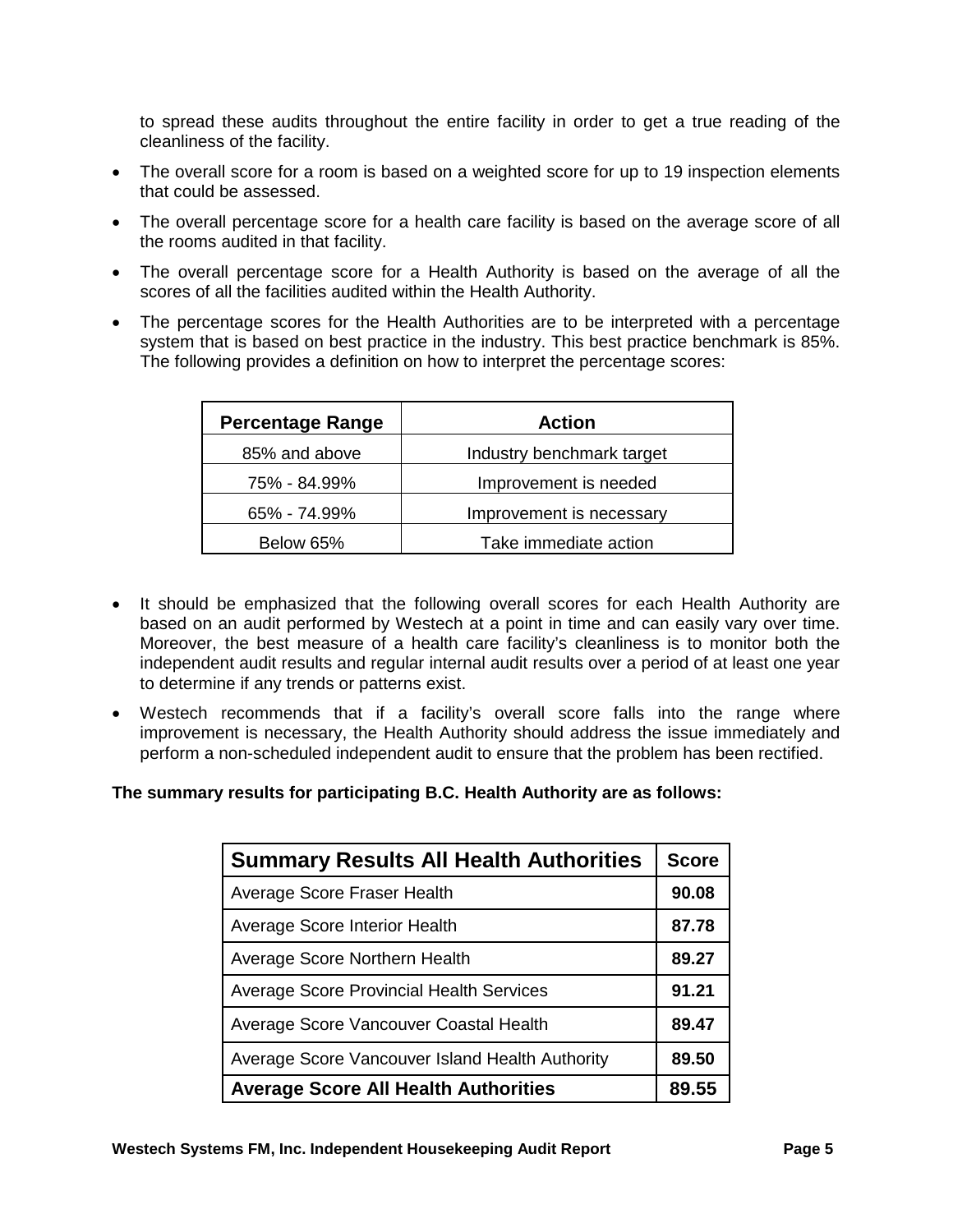The following pages outline the audit results, in alphabetical order, by participating B.C. Health Authority and community.

<span id="page-6-1"></span>

| <b>City Name</b>               | <b>Official Health Care Facility Name</b> | <b>Number</b><br><b>Audits</b><br><b>Completed</b> | Overall<br><b>Score</b> |
|--------------------------------|-------------------------------------------|----------------------------------------------------|-------------------------|
| <b>Fraser Health</b>           |                                           |                                                    |                         |
| Abbotsford                     | Cottage Worthington                       | 130                                                | 91.26                   |
| Abbotsford                     | Abbotsford Regional Hospital              | 96                                                 | 90.47                   |
| Burnaby                        | <b>Fellburn Care Centre</b>               | 120                                                | 91.74                   |
| <b>Burnaby</b>                 | <b>Burnaby Hospital</b>                   | 238                                                | 86.33                   |
| Chilliwack                     | <b>Chilliwack General Hospital</b>        | 240                                                | 87.97                   |
| Delta                          | Delta Hospital                            | 252                                                | 87.92                   |
| Hope                           | Fraser Canyon Hospital                    | 260                                                | 92.70                   |
| Langley                        | Langley Memorial Hospital                 | 456                                                | 89.18                   |
| Langley                        | Arbutus                                   | 40                                                 | 92.27                   |
| Maple Ridge                    | <b>Ridge Meadows Hospital</b>             | 384                                                | 89.77                   |
| Mission                        | <b>Mission Memorial Hospital</b>          | 336                                                | 91.50                   |
| <b>New Westminster</b>         | Queens Park Care Centre                   | 276                                                | 88.28                   |
| <b>New Westminster</b>         | Royal Columbian Hospital                  | 203                                                | 87.65                   |
| Port Moody                     | Eagle Ridge Hospital                      | 287                                                | 87.51                   |
| Sardis                         | Herigate Village                          | 130                                                | 93.91                   |
| Surrey                         | <b>Surrey Memorial Hospital</b>           | 468                                                | 86.59                   |
| Surrey                         | Care Life Fleetwood                       | 192                                                | 92.06                   |
| Surrey                         | Yale Road Care Centre                     | 126                                                | 92.85                   |
| Surrey                         | Czorny                                    | 120                                                | 93.91                   |
| White Rock                     | Peace Arch Hospital                       | 588                                                | 87.70                   |
| <b>Average/Totals</b><br>- FHA |                                           | 4942                                               | 90.08                   |

## <span id="page-6-0"></span>Facility Specific Results by Health Authority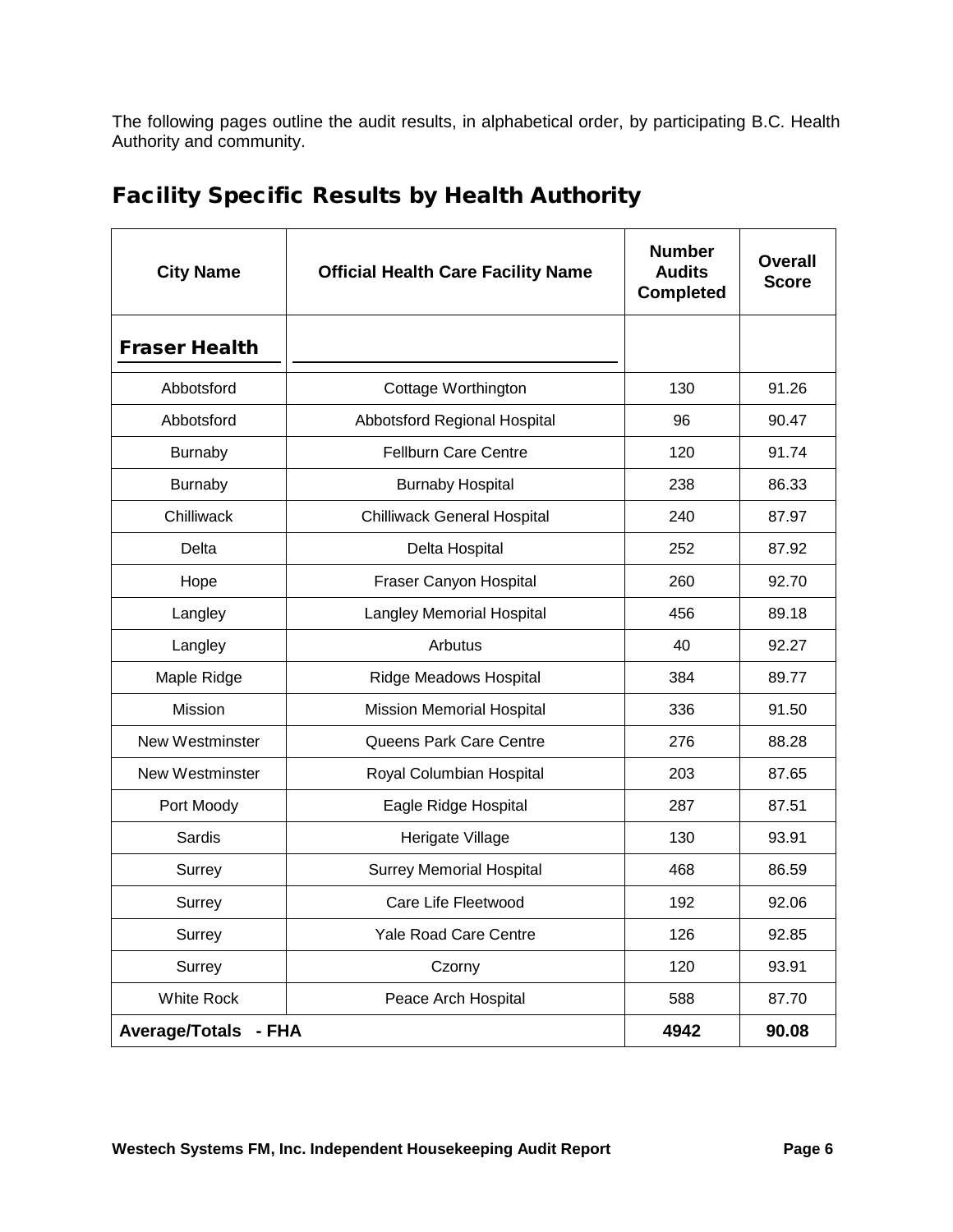<span id="page-7-0"></span>

| <b>City Name</b>       | <b>Official Health Care Facility Name</b>  | <b>Number</b><br><b>Audits</b><br><b>Completed</b> | <b>Overall</b><br><b>Score</b> |
|------------------------|--------------------------------------------|----------------------------------------------------|--------------------------------|
| <b>Interior Health</b> |                                            |                                                    |                                |
| 100 Mile House         | 100 Mile District General Hospital         | 38                                                 | 88.81                          |
| Ashcroft               | Ashcroft Hospital and Health Centre        | 19                                                 | 86.45                          |
| <b>Barriere</b>        | <b>Barriere Health Centre</b>              | 18                                                 | 85.88                          |
| Castlegar              | Talarico Place and Castlegar Health Centre | 30                                                 | 87.40                          |
| Chase                  | <b>Chase and District Health Centre</b>    | 20                                                 | 85.29                          |
| Clearwater             | Dr. Helmcken Memorial Hospital             | 18                                                 | 85.46                          |
| Cranbrook              | East Kootenay Regional Hospital            | 54                                                 | 85.08                          |
| Creston                | <b>Creston Valley Hospital</b>             | 22                                                 | 93.44                          |
| Creston                | Swan Valley Lodge                          | 21                                                 | 90.16                          |
| Enderby                | <b>Parkview Place</b>                      | 21                                                 | 89.22                          |
| Fernie                 | Elk Valley Hospital                        | 21                                                 | 92.73                          |
| Golden                 | Golden and District General Hospital       | 24                                                 | 92.55                          |
| <b>Grand Forks</b>     | <b>Boundary Hospital</b>                   | 25                                                 | 86.94                          |
| Invermere              | <b>Invermere District Hospital</b>         | 23                                                 | 86.37                          |
| Kamloops               | <b>Overlander Extended Care</b>            | 26                                                 | 87.69                          |
| Kamloops               | Royal Inland Hospital                      | 99                                                 | 87.53                          |
| Kaslo                  | Victoria Community Health Centre           | 19                                                 | 86.53                          |
| Kelowna                | Cottonwoods                                | 29                                                 | 89.77                          |
| Kelowna                | David Lloyd Jones                          | 18                                                 | 91.85                          |
| Kelowna                | Kelowna General Hospital                   | 196                                                | 90.62                          |
| Keremeos               | South Similkameem Health Centre            | 19                                                 | 88.22                          |
| Kimberley              | Kimberley Special Care Home                | 19                                                 | 87.94                          |
| Lillooet               | Lillooet Hospital and Health Centre        | 24                                                 | 88.8                           |
| Logan Lake             | Logan Lake Health Centre                   | 20                                                 | 94.12                          |
| Merritt                | Nicola Valley Health Centre                | 22                                                 | 78.08                          |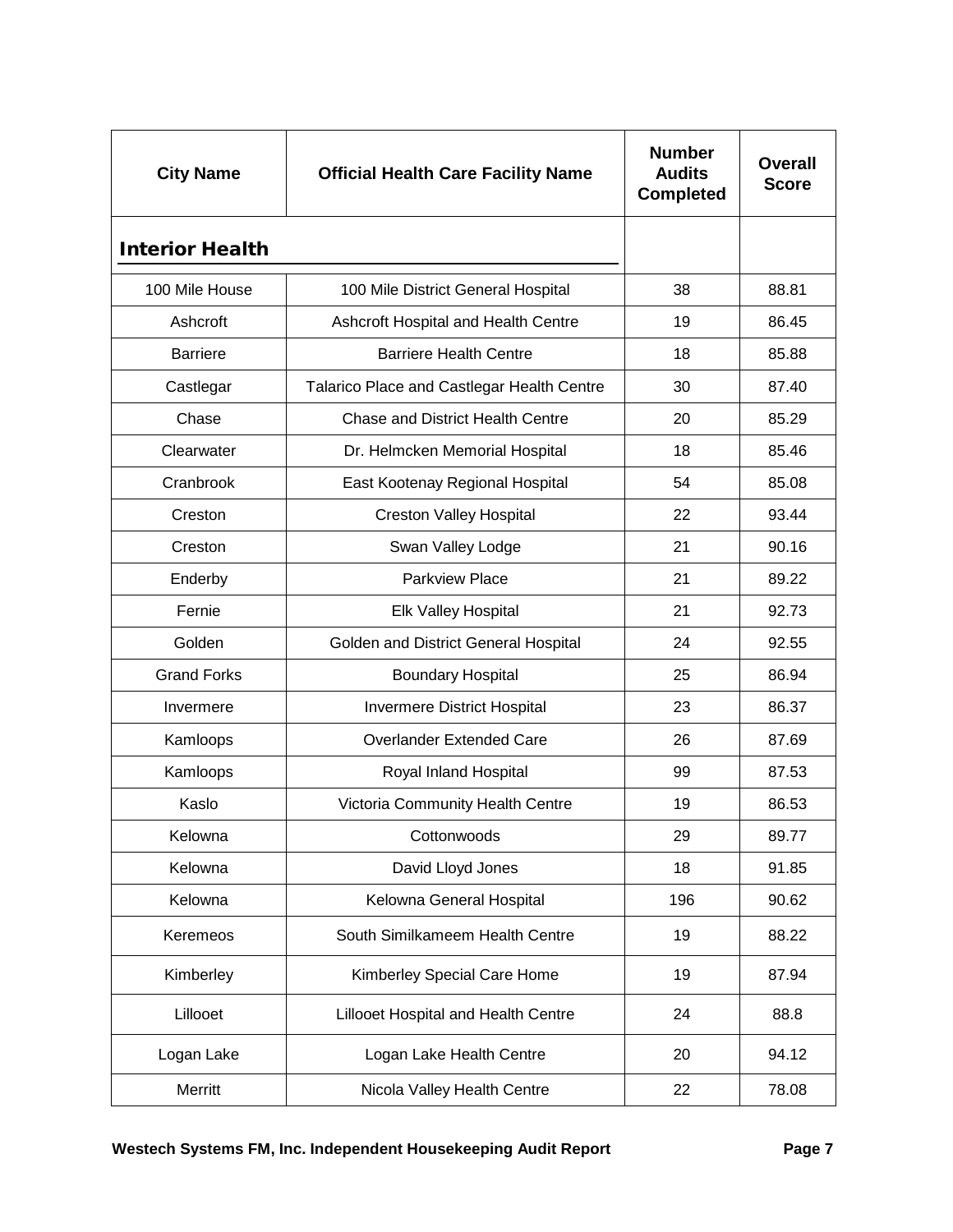| Merritt                     | Coquihalla Gillis House                     | 22   | 86.54 |
|-----------------------------|---------------------------------------------|------|-------|
| Nakusp                      | <b>Arrow Lakes Hospital</b>                 | 18   | 83.32 |
| <b>Nelson</b>               | Kootenay Lake Hospital                      | 40   | 84.05 |
| New Denver                  | Slocan Community Health Centre              | 20   | 88.64 |
| Oliver                      | South Okanagan General Hospital             | 24   | 85.15 |
| Penticton                   | Penticton Regional Hospital                 | 72   | 87.84 |
| Princeton                   | <b>Princeton HealthCentre</b>               | 18   | 86.37 |
| Revelstoke                  | Queen Victorial Hospital                    | 31   | 92.64 |
| Salmon Arm                  | Shuswap Lake General Hospital               | 35   | 86.76 |
| Salmon Arm                  | <b>Bastion Place</b>                        | 23   | 86.26 |
| Summerland                  | <b>Summerland Health Centre</b>             | 21   | 89.86 |
| Trail                       | Kootenay Boundary Regional Hospital         | 59   | 84.47 |
| Vernon                      | Noric House                                 | 20   | 87.29 |
| Vernon                      | Vernon Jubilee Hospital                     | 126  | 88.79 |
| <b>Williams Lake</b>        | Cariboo Memorial Hospital and Health Centre | 43   | 86.26 |
| <b>Average/Totals - IHA</b> |                                             | 1417 | 87.78 |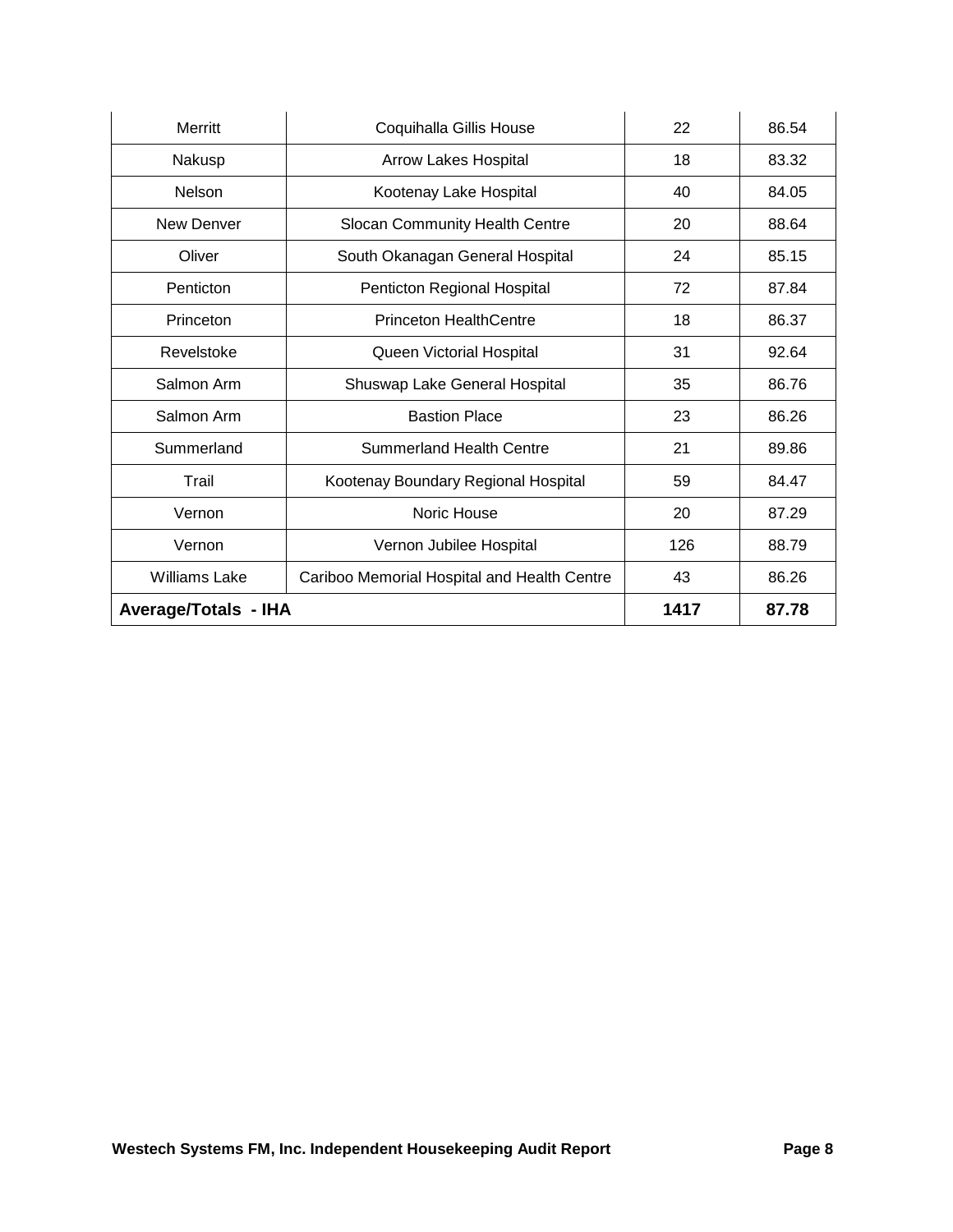<span id="page-9-0"></span>

| <b>City Name</b>       | <b>Official Health Care Facility Name</b>          | <b>Number</b><br><b>Audits</b><br><b>Completed</b> | <b>Overall</b><br><b>Score</b> |
|------------------------|----------------------------------------------------|----------------------------------------------------|--------------------------------|
| <b>Northern Health</b> |                                                    |                                                    |                                |
| <b>Burns Lake</b>      | Lakes District Hospital                            | 27                                                 | 96.79                          |
| <b>Burns Lake</b>      | The Pines                                          | 16                                                 | 91.35                          |
| Chetwynd               | <b>Chetwynd General Hospital</b>                   | 18                                                 | 84.40                          |
| Dawson Creek           | Dawson Creek and District Hospital                 | 42                                                 | 86.80                          |
| Dawson Creek           | <b>Rotary Manor</b>                                | 21                                                 | 89.71                          |
| Dease Lake             | <b>Stikine Health Centre</b>                       | 17                                                 | 86.62                          |
| Fort Nelson            | Fort Nelson Hospital                               | 21                                                 | 91.34                          |
| Fort St James          | <b>Stuart Lake Hospital</b>                        | 17                                                 | 90.57                          |
| Fort St John           | Fort St John Hospital                              | 52                                                 | 91.80                          |
| Fort St John           | Peace Villa                                        | 21                                                 | 90.27                          |
| <b>Fraser Lake</b>     | Fraser Lake Diagnostic and Treatment Centre        | 18                                                 | 91.48                          |
| Hazelton               | <b>Wrinch Memorial Hospital</b>                    | 17                                                 | 78.35                          |
| Houston                | <b>Houston Health Centre</b>                       | 17                                                 | 82.28                          |
| Hudson Hope            | Hudson Hope Health Centre                          | 18                                                 | 93.74                          |
| Kitimat                | Kitimat Hospital Health Centre                     | 38                                                 | 88.90                          |
| Masset                 | Northern Haida Gwaii Hospital and Health<br>Centre | 20                                                 | 86.89                          |
| <b>McBride</b>         | McBride & District Hospital                        | 21                                                 | 92.89                          |
| MacKenzie              | MacKenzie & District Hospital                      | 18                                                 | 91.12                          |
| Prince George          | <b>BC Cancer Centre</b>                            | 27                                                 | 93.14                          |
| Prince George          | University Hospital of Northern BC                 | 132                                                | 88.14                          |
| Prince George          | <b>Gateway Complex Care</b>                        | 43                                                 | 88.43                          |
| Prince George          | <b>Parkside Care Facility</b>                      | 20                                                 | 95.67                          |
| Prince George          | Rainbow Lodge                                      | 17                                                 | 83.53                          |
| Prince Rupert          | Prince Rupert Regional Hospital                    | 37                                                 | 86.58                          |
| <b>Prince Rupert</b>   | Prince Rupert LTC: Acropolis Manor                 | 18                                                 | 86.19                          |
| Queen Charlotte City   | Queen Charlotte Islands General Hospital           | 18                                                 | 91.78                          |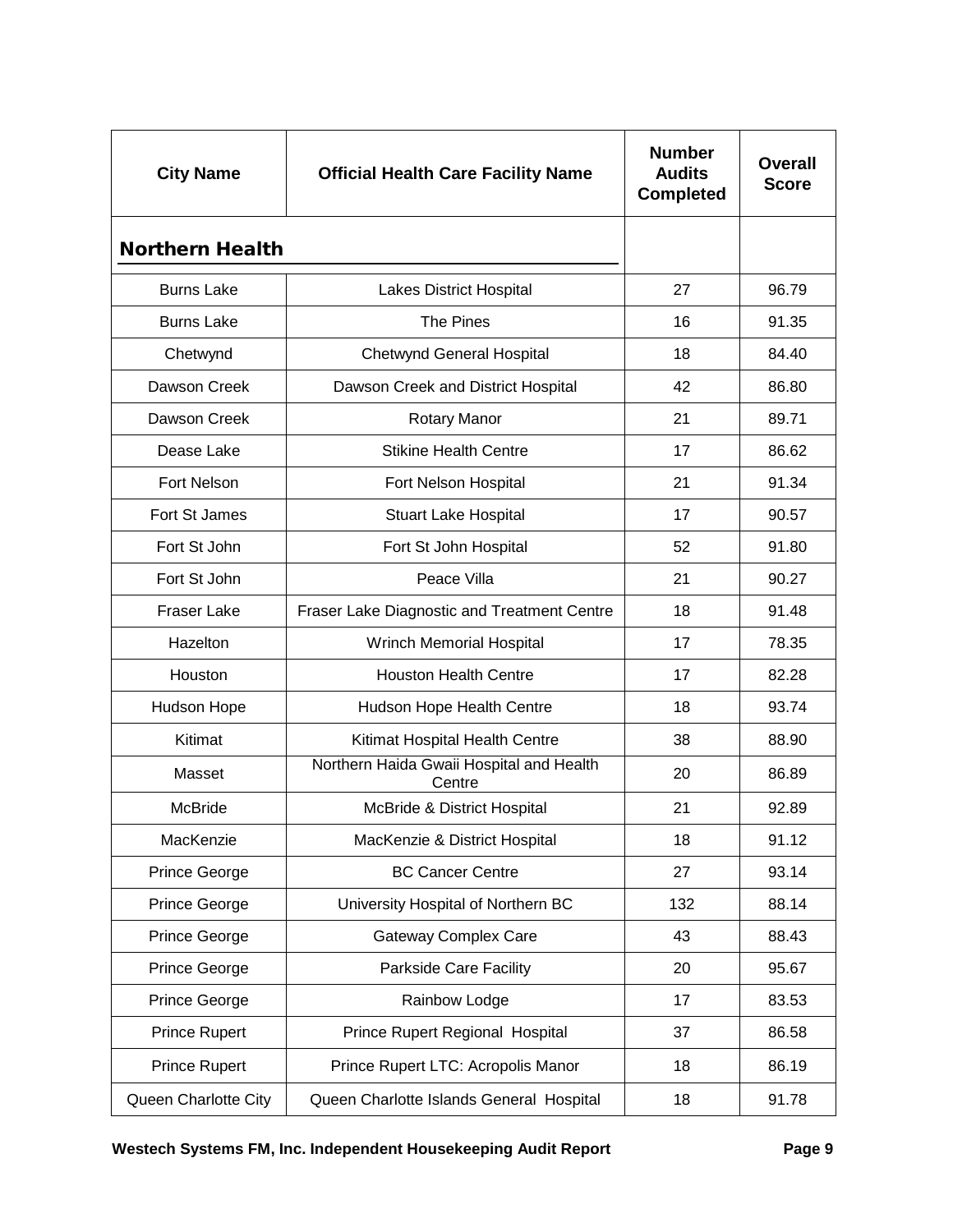| Quesnel                     | <b>GR Baker Memorial Hospital</b>                | 44   | 86.41 |
|-----------------------------|--------------------------------------------------|------|-------|
| Quesnel                     | Dunrovin Park Lodge                              | 26   | 86.62 |
| <b>Smithers</b>             | <b>Bulkley Valley District Hospital</b>          | 22   | 85.13 |
| <b>Smithers</b>             | <b>Bulkley Lodge</b>                             | 20   | 91.70 |
| Stewart                     | <b>Stewart Health Centre</b>                     | 18   | 90.98 |
| Terrace                     | Mills Memorial Hospital                          | 42   | 91.40 |
| Terrace                     | Terraceview Lodge                                | 28   | 92.54 |
| <b>Tumbler Ridge</b>        | Tumbler Ridge Diagnostic and Treatment<br>Centre | 17   | 89.76 |
| Valemount                   | Valemount Health Centre                          | 18   | 93.25 |
| Vanderhoof                  | St John Hospital                                 | 24   | 88.87 |
| Vanderhoof                  | Stuart Nechako Manor                             | 17   | 87.57 |
| <b>Average/Totals - NHA</b> |                                                  | 1007 | 89.27 |

<span id="page-10-0"></span>

| <b>City Name</b>              | <b>Official Health Care Facility Name</b>   | <b>Number</b><br><b>Audits</b><br><b>Completed</b> | Overall<br><b>Score</b> |
|-------------------------------|---------------------------------------------|----------------------------------------------------|-------------------------|
| <b>Provincial Health</b>      |                                             |                                                    |                         |
| <b>Burnaby</b>                | <b>Burnaby Mental Health and Addictions</b> | 144                                                | 90.56                   |
| Vancouver                     | Children's & Women's Health Centre of BC    | 672                                                | 90.95                   |
| Vancouver                     | Sunny Hill Health Centre for Children       | 144                                                | 93.39                   |
| Vancouver                     | <b>BC Cancer Agency Vancouver Centre</b>    | 324                                                | 92.40                   |
| Vancouver                     | <b>BC Cancer Research Centre</b>            | 348                                                | 88.75                   |
| <b>Average/ Totals - PHSA</b> |                                             | 1488                                               | 91.21                   |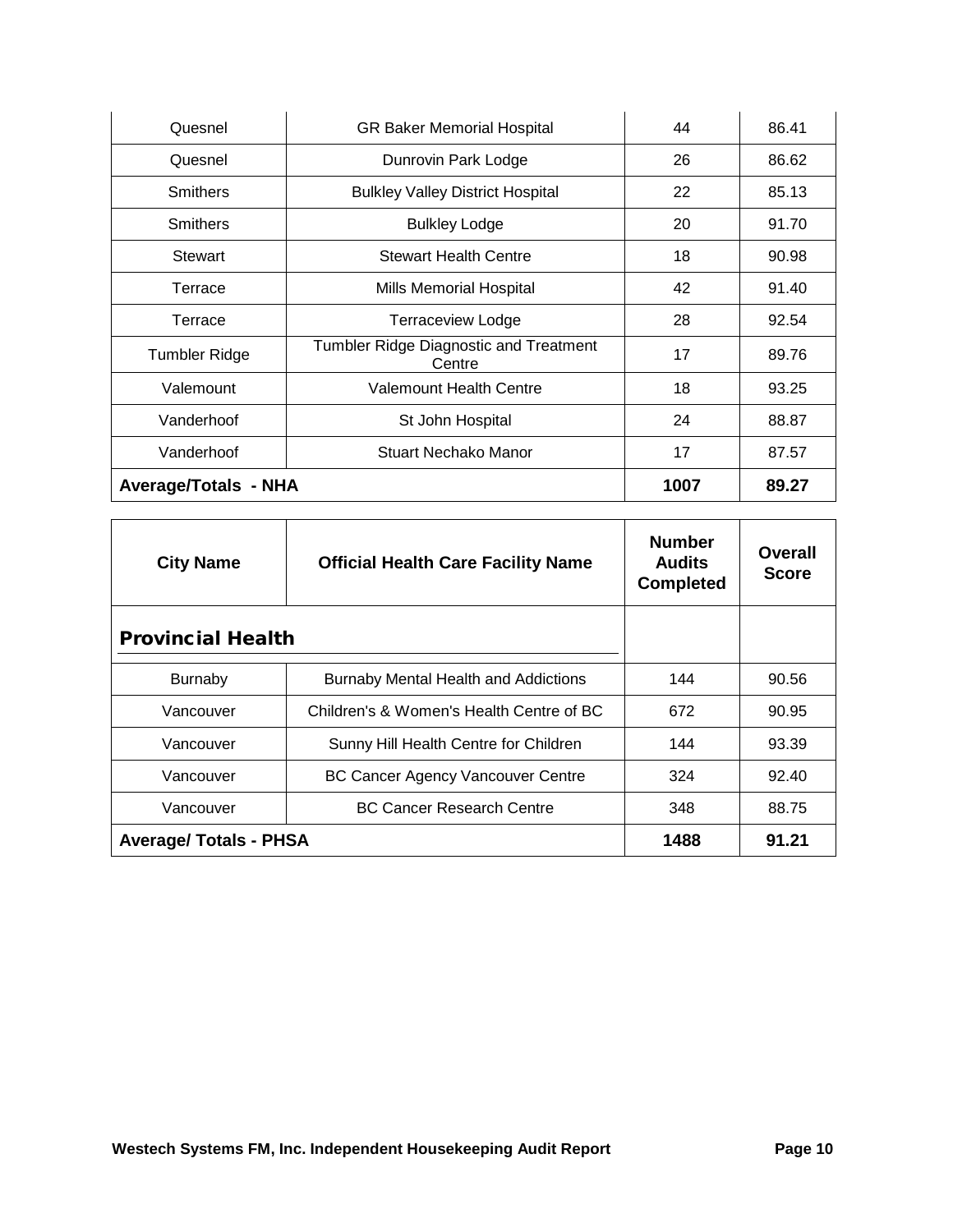<span id="page-11-0"></span>

| <b>City Name</b>                | <b>Official Health Care Facility Name</b> | <b>Number</b><br><b>Audits</b><br><b>Completed</b> | <b>Overall</b><br><b>Score</b> |
|---------------------------------|-------------------------------------------|----------------------------------------------------|--------------------------------|
| <b>Vancouver Coastal Health</b> |                                           |                                                    |                                |
| North Vancouver                 | Lions Gate Hospital                       | 132                                                | 88.72                          |
| North Vancouver                 | Cedarview Lodge\Gardens                   | 40                                                 | 90.87                          |
| North Vancouver                 | <b>Kiwanis Care Centre</b>                | 52                                                 | 90.33                          |
| North Vancouver                 | <b>Margaret Fulton Centre</b>             | 40                                                 | 90.78                          |
| North Vancouver                 | North Shore Hospice                       | 40                                                 | 93.05                          |
| Pemberton                       | <b>Pemberton Health Centre</b>            | 40                                                 | 90.85                          |
| <b>Powell River</b>             | <b>Powell River General Hospital</b>      | 64                                                 | 91.57                          |
| <b>Powell River</b>             | Evergreen Extended Care Unit              | 44                                                 | 87.56                          |
| <b>Powell River</b>             | Willingdon Creek Village                  | 30                                                 | 93.68                          |
| Richmond                        | <b>Richmond Hospital</b>                  | 100                                                | 85.07                          |
| Richmond                        | Minoru Residence                          | 50                                                 | 88.79                          |
| Richmond                        | Richmond Lions Manor Bridgeport           | 50                                                 | 88.47                          |
| Richmond                        | <b>Bowling Green</b>                      | 48                                                 | 90.55                          |
| Richmond                        | <b>Bridgehouse</b>                        | 50                                                 | 93.17                          |
| Gibsons                         | Sumac Place                               | 40                                                 | 86.95                          |
| Sechelt                         | Sechelt Hospital                          | 40                                                 | 93.10                          |
| Sechelt                         | <b>Totem Lodge</b>                        | 40                                                 | 90.50                          |
| Sechelt                         | Shorncliffe                               | 40                                                 | 88.98                          |
| Squamish                        | <b>Squamish General Hospital</b>          | 40                                                 | 90.34                          |
| Squamish                        | <b>Hilltop House</b>                      | 40                                                 | 89.78                          |
| Vancouver                       | <b>Youville Residence</b>                 | 55                                                 | 89.75                          |
| Vancouver                       | Vancouver General Hospital                | 320                                                | 89.08                          |
| Vancouver                       | George Pearson Centre                     | 85                                                 | 88.19                          |
| Vancouver                       | <b>GF Strong Centre</b>                   | 90                                                 | 87.91                          |
| Vancouver                       | <b>UBC Hospital</b>                       | 205                                                | 87.85                          |
| Vancouver                       | Dogwood Lodge                             | 50                                                 | 87.12                          |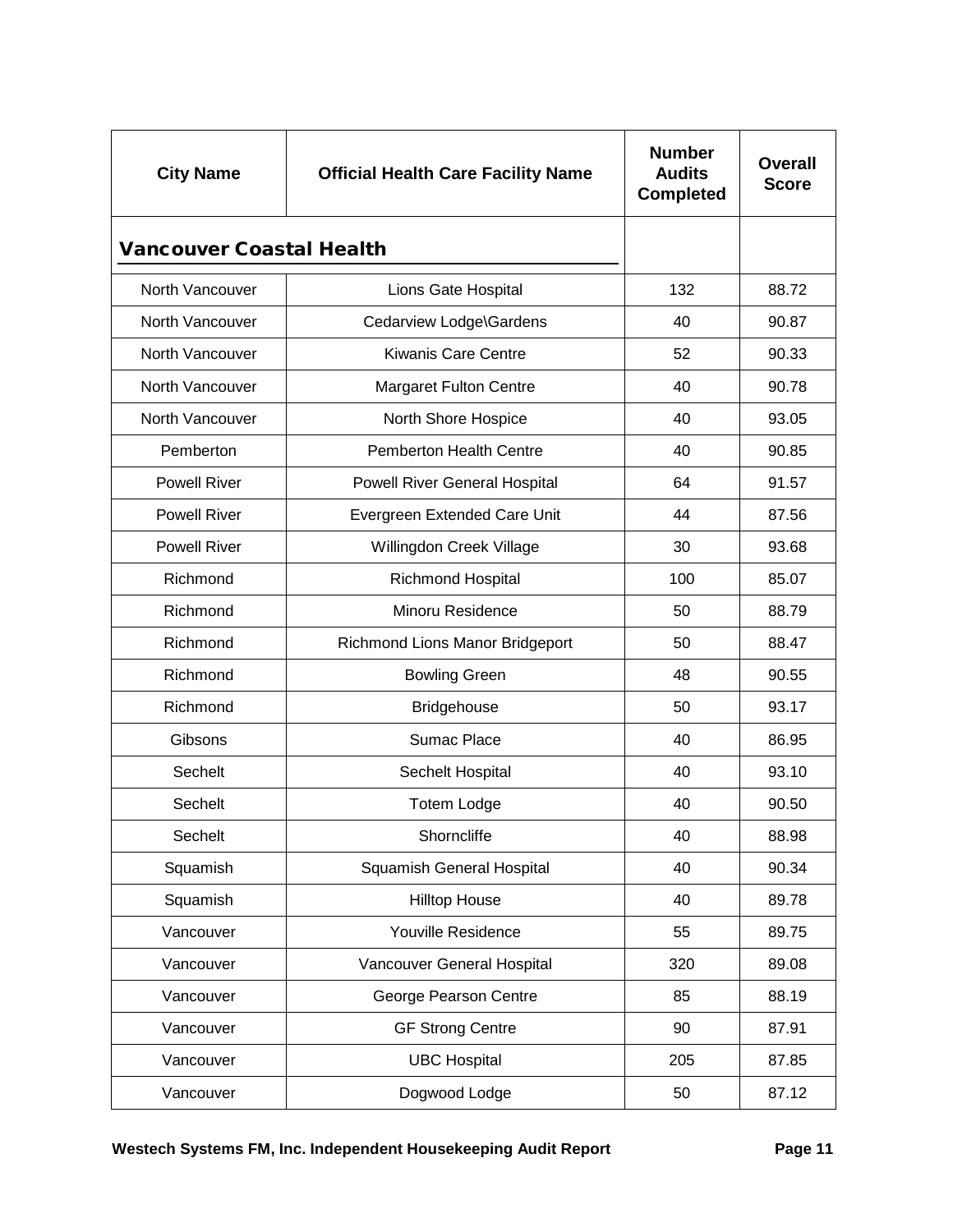| Vancouver                    | St Paul's Hospital                  | 160  | 85.37 |
|------------------------------|-------------------------------------|------|-------|
| Vancouver                    | St John Hospice                     | 40   | 92.18 |
| Vancouver                    | <b>Holy Family Hospital</b>         | 50   | 84.18 |
| Vancouver                    | Mount Saint Josephs Hospital        | 140  | 89.32 |
| Vancouver                    | <b>Brock Fahrni Pavilion</b>        | 55   | 89.16 |
| Vancouver                    | Honoria Conway                      | 40   | 88.50 |
| Vancouver                    | Langara Site                        | 50   | 87.38 |
| Vancouver                    | <b>Diamond Centre</b>               | 108  | 87.18 |
| West Vancouver               | <b>West Community Health Centre</b> | 40   | 92.06 |
| Whistler                     | <b>Whistler Health Care Centre</b>  | 40   | 92.40 |
| <b>Average/Totals - VCHA</b> |                                     | 2548 | 89.47 |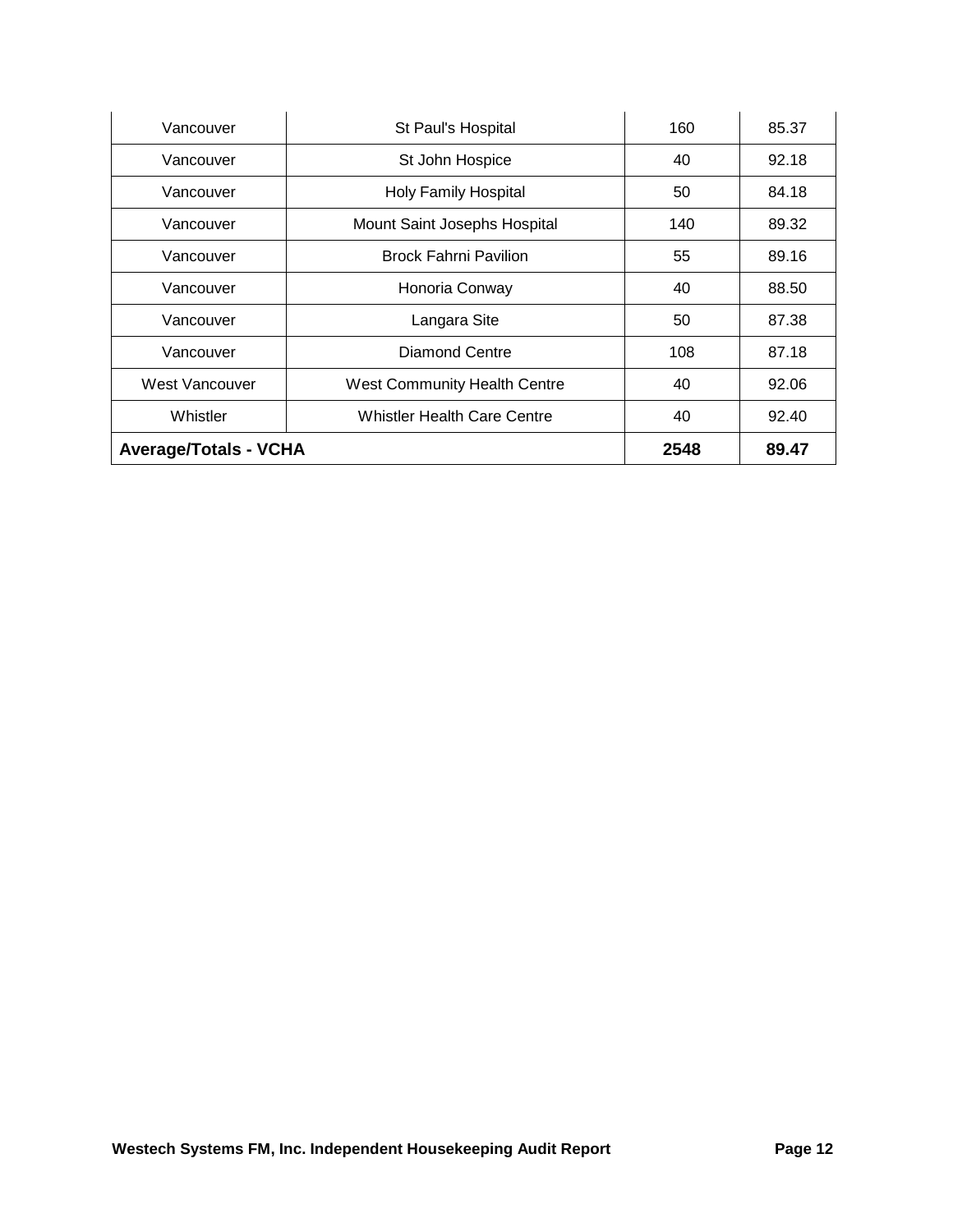<span id="page-13-0"></span>

| <b>City Name</b>      | <b>Official Health Care Facility Name</b>             | <b>Number</b><br><b>Audits</b><br><b>Completed</b> | Overall<br><b>Score</b> |
|-----------------------|-------------------------------------------------------|----------------------------------------------------|-------------------------|
| <b>Island Health</b>  |                                                       |                                                    |                         |
| Alert Bay             | <b>Cormorant Island Health Centre</b>                 | 12                                                 | 79.27                   |
| <b>Campbell River</b> | <b>Campbell River &amp; District General Hospital</b> | 40                                                 | 88.32                   |
| <b>Campbell River</b> | Yucalta Lodge                                         | 20                                                 | 90.73                   |
| Chemainus             | <b>Chemainus Health Care Centre</b>                   | 20                                                 | 87.76                   |
| Cumberland            | <b>Cumberland Health Centre</b>                       | 20                                                 | 88.35                   |
| Duncan                | Cowichan Lodge                                        | 26                                                 | 87.69                   |
| Duncan                | <b>Cowichan District Hospital</b>                     | 40                                                 | 90.31                   |
| Duncan                | Cairnsmore Place                                      | 20                                                 | 89.52                   |
| Ladysmith             | Ladysmith & District General Hospital                 | 15                                                 | 94.69                   |
| Nanaimo               | Nanaimo Regional General Hospital                     | 90                                                 | 90.02                   |
| Nanaimo               | <b>Dufferin Place</b>                                 | 20                                                 | 91.59                   |
| Parksville            | <b>Trillium Lodge</b>                                 | 20                                                 | 90.79                   |
| Port Alberni          | West Coast General Hospital                           | 40                                                 | 90.95                   |
| Port Alberni          | Westhaven Lodge                                       | 20                                                 | 91.61                   |
| Port Alice            | Port Alice Health Centre                              | 15                                                 | 95.09                   |
| Port Hardy            | Port Hardy Hospital                                   | 15                                                 | 87.61                   |
| Port McNeill          | Port McNeill and District Hospital                    | 15                                                 | 92.92                   |
| Qualicum Beach        | Eagle Park Health Care Centre                         | 20                                                 | 92.96                   |
| Tofino                | <b>Tofino General Hospital</b>                        | 15                                                 | 94.64                   |
| Victoria              | Royal Jubilee Hospital                                | 175                                                | 87.30                   |
| Victoria              | Royal Jubilee Patient Care Centre                     | 75                                                 | 91.65                   |
| Victoria              | Victoria General Hospital                             | 100                                                | 85.61                   |
| Victoria              | Saanich Penninsula Hospital                           | 40                                                 | 86.39                   |
| Victoria              | Queen Alexandra Centre for children                   | 40                                                 | 89.38                   |
| Victoria              | Aberdeen                                              | 30                                                 | 85.67                   |
| Victoria              | Glengarry                                             | 30                                                 | 88.89                   |